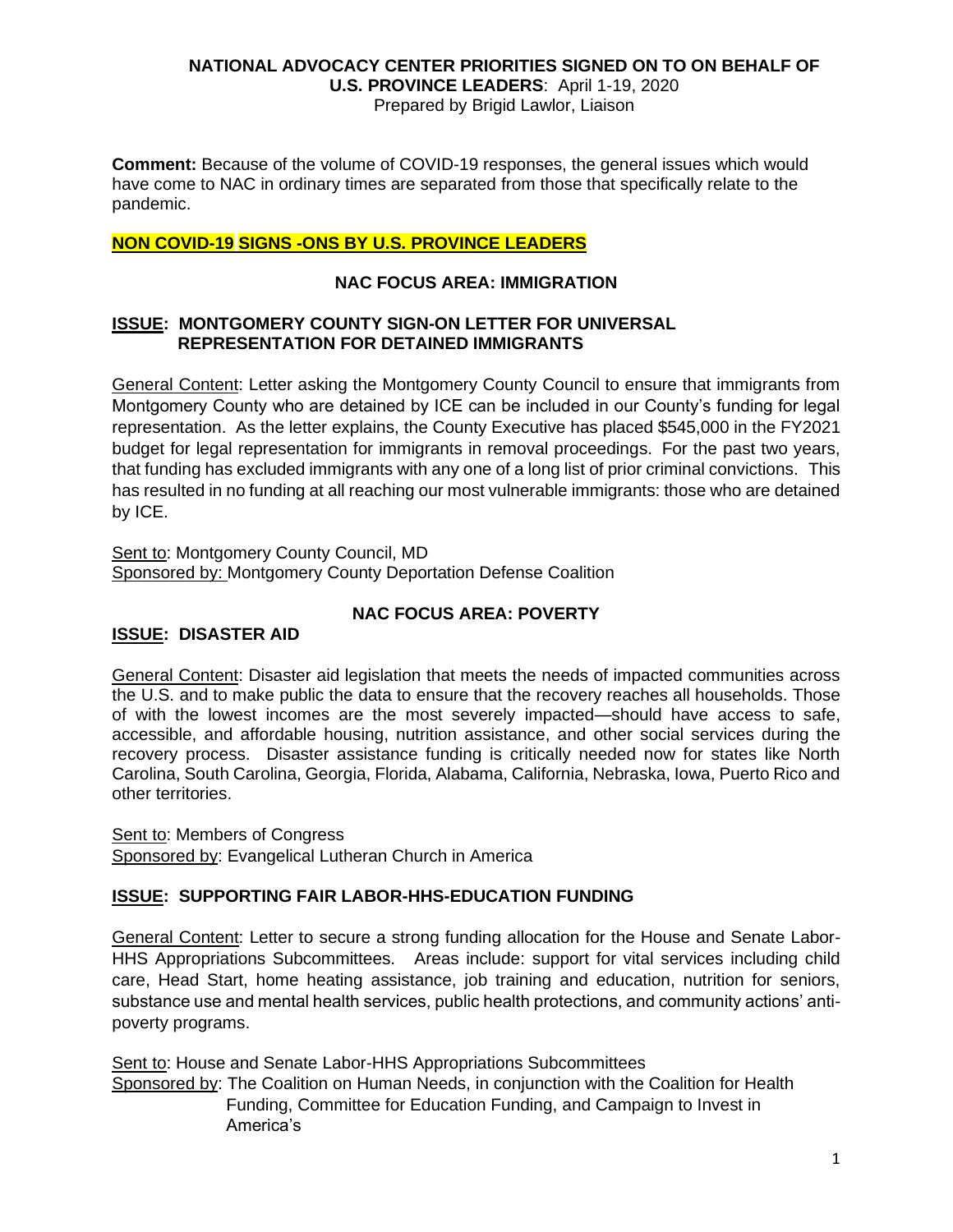**U.S. PROVINCE LEADERS**: April 1-19, 2020 Prepared by Brigid Lawlor, Liaison

## **ISSUE: THE IMPROVING SOCIAL DETERMINANTS OF HEALTH ACT OF 2020**

General Content: Rep. Nanette Diaz Barragan (A-44) is introducing a bill that would create a program at the Center for Disease Control (CDC) to focus on Social Determinants of Health (SDOH), including grants to states for a public health approach to SDOH. The office of Rep. Barragan is seeking sign on support.

Sent to: Rep. Nannette Diaz Barragan

Sponsored by: Trust for America's Health

# **NAC FOCUS AREA: VIOLENCE**

#### **ISSUE: FUNDING FOR PROGRAMS THAT SERVE VICTIMS OF SEXUAL ASSAULT AND DOMESTIC VIOLENCE.**

General Content: The letter outlines the need for federal funding and urges Congress to provide strong investments in life-saving programs including, the Violence Against Women Act (VAWA), the Victims of Crime Act (VOCA) and the Family Violence Prevention and Services Act (FVPSA). Legislation to reauthorize the Violence Against Women Act (VAWA) passed in the House last week and should be considered by the Senate in the coming months. Funding for VAWA and related programs is a separate process. Funding for VAWA is secure through September 30, 2019 but now we must focus on funding in fiscal year 2020. Your voice is needed to support this vital funding!

Sent to: Members of Congress Sponsored by: National Network to End Domestic Violence

### **NAC FOCUS AREA: OTHER RELATED MATTERS**

#### **ISSUE: 2020 PRESIDENTIAL PLATFORM**

General Content: The next president of the United States should stand with Americans across the country and commit to enacting policies to address these key principles, building on the foundation of the For the People Act, H.R. 1, passed this year in the House of Representatives (and its Senate companion, S. 949).

- 1. **Our democracy must include the right to vote and have that vote counted.** A strong democracy is one where voting is a fundamental right, civic responsibility, and free from discriminatory rules.
- 2. **Our democracy must be honest.** A strong democracy is ethical, accountable, and serves the people.
- 3. **Our democracy must have meaningful participation.** A strong democracy is one where our influence is based on the force of ideas, not the size of our wallets.
- 4. **Our democracy must provide transparency into our government and our elections.** A strong democracy is one where people know who is trying to gain influence over our representatives and our votes.
- 5. **Our democracy must be responsive.** A strong democracy works to respond to the needs of people and their communities, building trust in governance and equity.
- 6. **Our democracy must uphold our checks and balances.** A strong democracy is one where the Executive is balanced by a responsible, functioning Congress and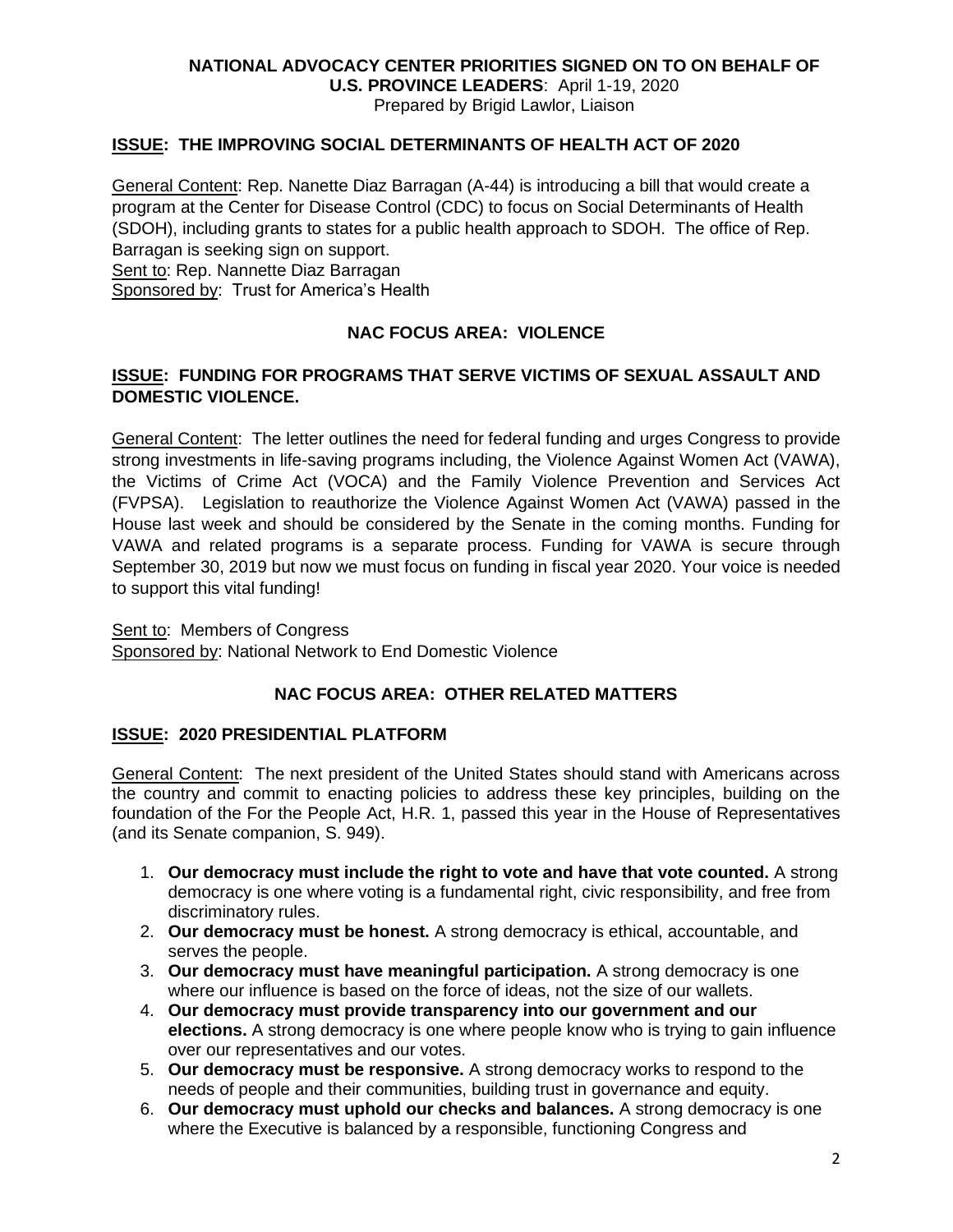#### **NATIONAL ADVOCACY CENTER PRIORITIES SIGNED ON TO ON BEHALF OF U.S. PROVINCE LEADERS**: April 1-19, 2020 Prepared by Brigid Lawlor, Liaison

independent judiciary, in which no official, including the President, is allowed to abuse their power.

In addition to proposing a specific, bold platform to combat corruption and strengthen and expand our democracy, leaders must champion these reforms on the campaign trail. Leaders must make democracy revitalization plans a central part of their campaign and build support for these policies. If elected, this platform's enactment must be the next president's first priority in 2021.

Sent to: Letter to presidential campaigns on democracy reform Sponsored by: Franciscan Action Network, Declaration for American Democracy Coalition **Workforce** 

## **ISSUE: RELIGIOUS DISCRIMINATION**

General Content: The recent Department of Health and Human Services (HHS) decision to exempt federally funded foster care and adoption agencies in South Carolina from the religious nondiscrimination protections provided under 45 CFR § 75.300(c). Paradoxically, the exemption uses the concept of religious freedom as a justification for taxpayer-funded religious discrimination.

Right now, the Tennessee legislature is considering a bill that would allow just this type of discrimination—the bills are aimed at permitting child welfare providers that receive taxpayer dollars and participate in government-supported child welfare services to discriminate against prospective parents if they are not in full agreement with the religious tenets of a faith-based child welfare provider. Two months ago, South Carolina had a similar bill. It seems to be spreading from state to state.

Sent to: Health and Human Services Sponsored by: Americans United for Separation of Church and State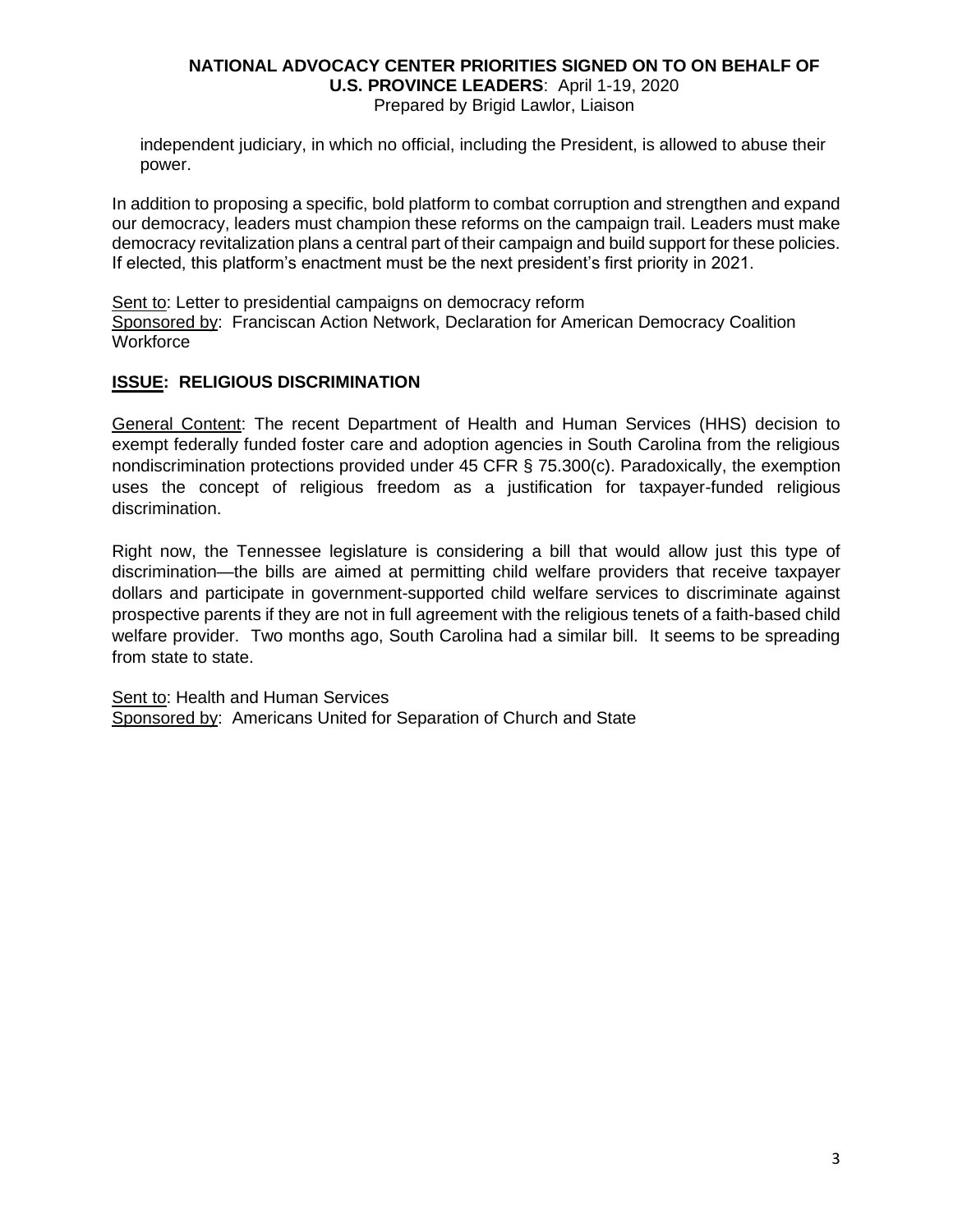**U.S. PROVINCE LEADERS**: April 1-19, 2020

Prepared by Brigid Lawlor, Liaison

#### **COVID-19 SIGNS -ONS BY U.S. PROVINCE LEADERS**

## **NAC FOCUS AREA: IMMIGRATION**

#### **ISSUE: FEDERAL IMMIGRANT RELEASE FOR SAFETY AND SECURITY TOGETHER ACT (FIRST ACT)**

General Content: Co-sponsored by Representative Jayapal and Senator Booker, this Act provides urgent and critical restrictions on immigration detention and enforcement during this unprecedented national public health emergency to protect our immigrant communities and collective health.

Sent to: Members of Congress Sponsored by: National Immigration Justice Center

### **ISSUE: WE ARE WITH DREAMERS SIGN ON STATEMENT IN EVENT OF NEGATIVE SUPREME COURT DECISION STATEMENT**

General Content: In the weeks ahead, the Supreme Court will determine whether to permit the Trump administration to terminate Deferred Action for Childhood Arrivals (DACA). Given the unprecedented COVID related challenges facing America, we hope that the Court will delay a decision and spare DACA recipients from potential exposure to an additional existential crisis. But in order to ensure that there is a strong, unified response in the event of a negative Court decision, the statement is calling upon the Administration to keep DACA renewals open and to refrain from deporting Dreamers while Congress works toward a more permanent solution.

If the Court does rule against us, the statement will be published widely and immediately in an effort to pressure the administration to mitigate the impact of the ruling.

Sent to: Trump Administration Sponsored by: Faith in Action/Home is Here

## **ISSUE: DEFERRED ACTION FOR CHILDHOOD ARRIVALS DACA SUPREME COURT DECISION**

General Content: Soon the Supreme Court is set to decide the future of Deferred Action for Childhood Arrivals (DACA). Since 2012, more than 825,000 undocumented immigrants who arrived in the United States as children have obtained protection from deportation and work authorization through DACA. Nationwide, 1.5 million individuals live with a DACA recipient, including more than a quarter-million U.S.-born children who have a DACA recipient parent.

Each year, DACA recipients contribute \$566.9 million in mortgage payments and \$2.3 billion in rental payments, and their households pay \$5.6 billion in federal taxes and \$3.1 billion in state and local taxes. Consensus is clear: DACA recipients should have the opportunity to remain in the country permanently and be put on a pathway to citizenship. The Center for American Progress, Emerson Collective, the Immigration Hub, FWD.us, and the Home is Here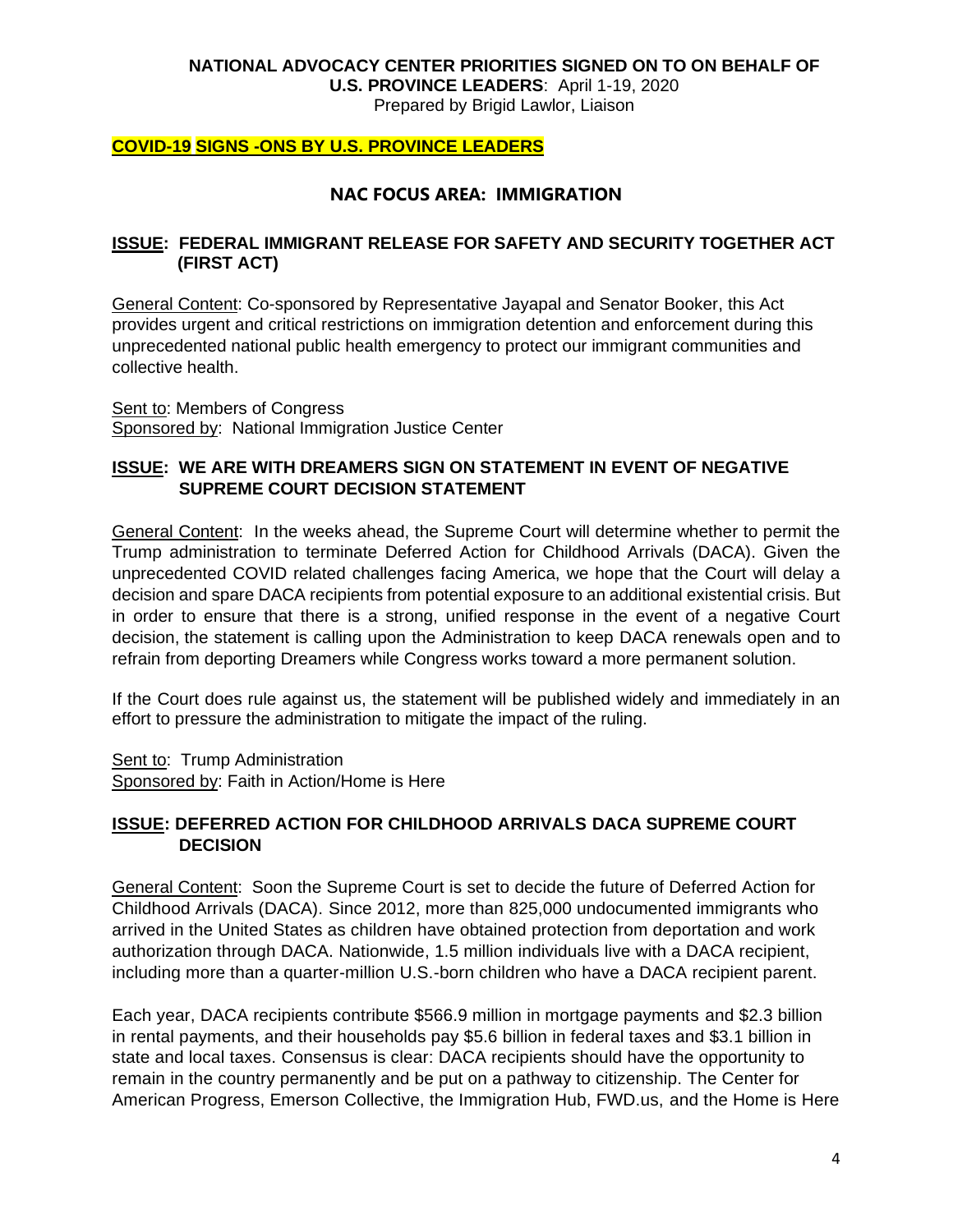Prepared by Brigid Lawlor, Liaison

coalition are working together to highlight the broad support that exists throughout the country for DACA recipients and their families in anticipation of this ruling.

Sent to: Statement circulating publicly and to the Supreme Court Sponsored by: United We Dream

# **ISSUE: IMMIGRANT AND REFUGEE COMMUNITIES DURING COVID-19**

General Content: Letter urging the Administration to act immediately to protect the health and safety of everyone in our communities. Request includes:

\*Halt deportations of women, men, children and families.

\*Release all detained children and families, given the previous deaths of minors for influenza while in U.S. custody.

\*Release detained immigrant adults so that they can stay safe with their families in the U.S. and avoid contracting COVID-19.

\*Ensure that every incarcerated person has access to proper hygiene products and free calls to lawyers, friends, and family members until they are released.

\*Ensure free access to medical tests and health care for all members of our communities.

\*Fully suspend the public charge rule at USCIS by creating exemptions for financial loss due to the outbreak, and liberalize criteria for the Families First Coronavirus Act (FFCRA).

\*Stop ICE and Customs and Border Protection (CBP) enforcement activities, including deportations and interior checkpoints, and temporarily close immigration courts nationwide.

\*End the suspension of entry to asylum seekers, and uphold U.S. and international law to protect people fleeing violence and persecution.

\*Extend immigrant visa validity periods and deadlines that will expire before the end of the current global pandemic, and associated travel restrictions.

\*Resume refugee and special immigrant admissions expeditiously — consistent with general travel restrictions — and extend security check validity periods for refugees and special immigrants.

Sent to: Members of Congress Sponsored by: Interfaith Immigration Coalition

# **ISSUE: SUPPORT IMMIGRANT AND REFUGEE COMMUNITIES DURING COVID-19**

General Content: As Congress considers the fourth package (COVID #4), it is critical that any proposal prioritize resources for our refugee neighbors and ensure that all community members are able to mitigate risks to their vulnerability to COVID-19. Together, we urge Congress to:

Provide \$642 million in Refugee and Entrant Assistance (REA) funds for the Office of Refugee Resettlement (ORR) within the U.S. Department of Health and Human Services (HHS) for resettlement services (including Transition and Medical Services (TAMS) and Refugee Support Services (RSS)). This funding would go toward cash and medical assistance, housing/rent, utilities, transportation, food, and health needs unavailable through normally operating public channels.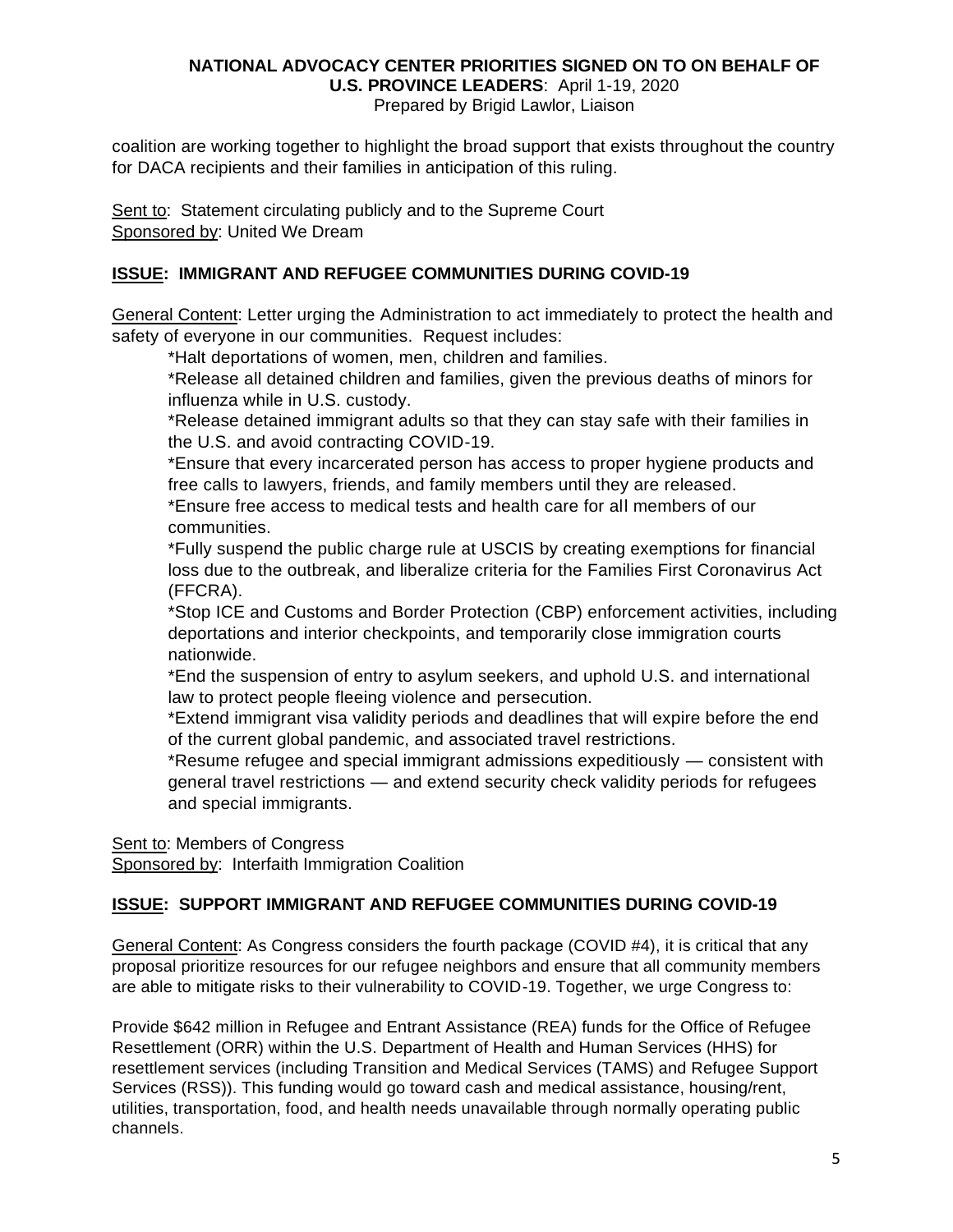Prepared by Brigid Lawlor, Liaison

Clarify that all refugees, including those who were admitted in 2019 and 2020, should be eligible for the direct cash rebate.

Sent to: Members of Congress Sponsored by: Church World Service

# **ISSUE: SUPPORT IMMIGRANT AND REFUGEE COMMUNITIES DURING COVID-19**

General Content: In the midst of a global pandemic that impacts people across all borders. It is time to come together --U.S. born citizens, immigrants, asylum seekers and refugees--to work through this challenging time. When one person is at greater risk of COVID-19, all are at greater risk. Letter includes immigrants, refugees, and asylum seekers in all COVID-19 recovery plans - and keep families and communities together.

Sent to: Members of Congress, Trump Administration Sponsored by: American Friends Committee

#### **ISSUE: ASYLUM PROTECTIONS AT THE BORDER FOR DOMESTIC VIOLENCE SURVIVORS AND ALL OTHER REFUGEES**

General Content: Letter to DHS urging the agency to restore asylum protections at the border for domestic violence survivors and all other refugees, in light of the increase in domestic violence around the world as a result of social distancing/isolation during the COVID-19 pandemic.

Sent to: Department of Human Services Sponsored by: Center for Gender & Refugee Studies

# **NAC FOCUS AREA: POVERTY**

#### **ISSUE: COVID-19: FAMILIES FIRST AND THE CARES ACTS OMISSIONS**

General Content: The federal response to the COVID-19 crisis, including the Families First and the CARES Acts, left many low- and moderate-income immigrants out of the public health and stimulus policies. This exclusion threatens the well-being of immigrants, their families - which include millions of U.S. citizen children - and our communities as a whole. This omission will greatly undermine the nation's ability to overcome this unprecedented crisis. call on Members of Congress to support rapid passage of a COVID-19 relief package and ensure that it includes the following provisions:

- Halt implementation of the Department of Homeland Security and State Department public charge regulations.
- Ensure that access to health care is available regardless of a person's immigration status, income or categorical eligibility. Testing and treatment of COVID 19 symptoms and related health conditions, and vaccines (when available) should be covered through emergency Medicaid and other Medicaid options.
- Ensure access to the stimulus rebates for everyone who files tax returns, whether they use a Social Security Number or an Individual Taxpayer Identification Number.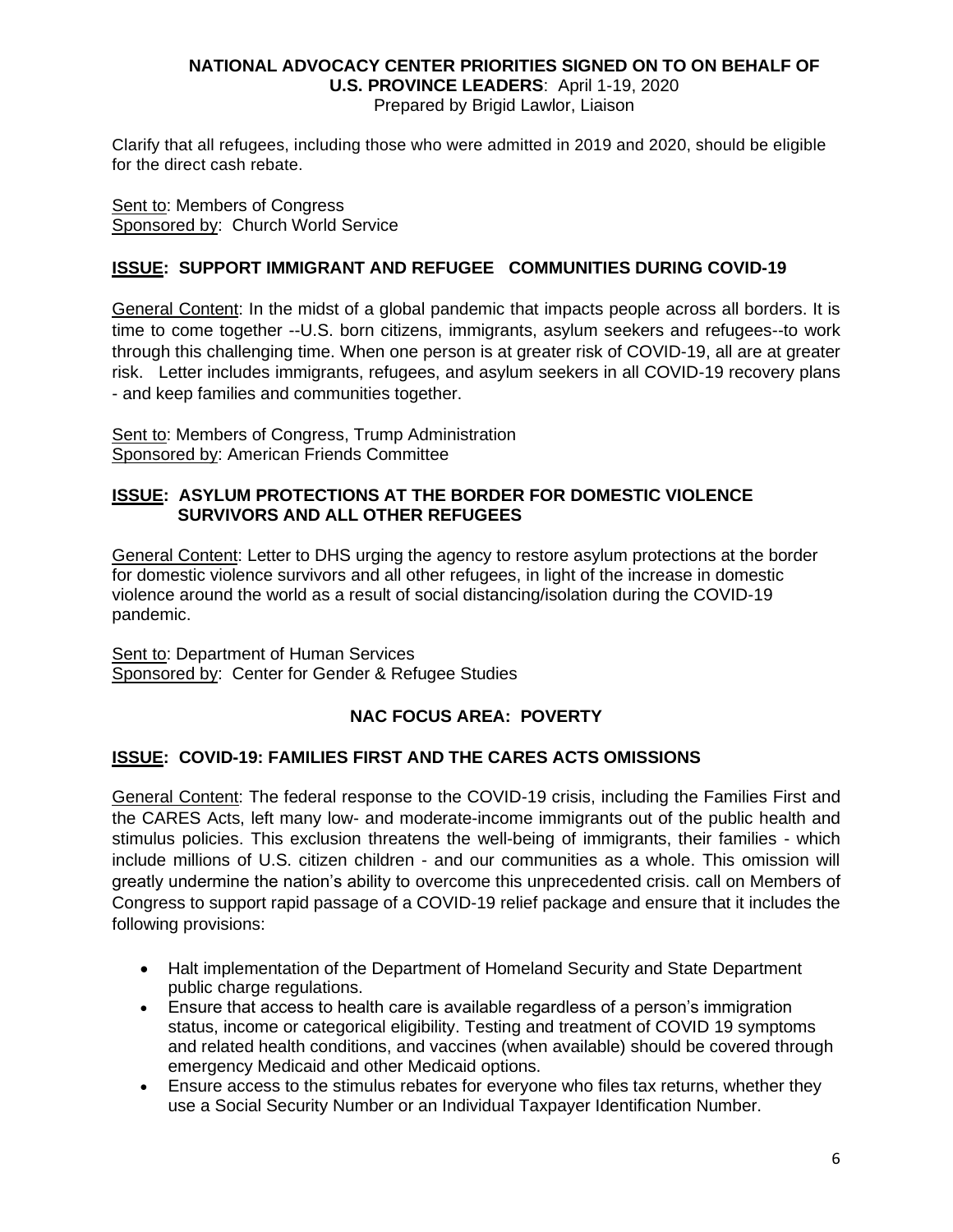Prepared by Brigid Lawlor, Liaison

- Ensure access to nutrition assistance through programs like the Disaster Supplemental Nutrition Assistance Program (D-SNAP), and extend the Pandemic Electronic Benefit Transfer (P-EBT) program through the summer of 2020.
- Ensure that health services, and information about COVID-19 and about how to access benefit programs is available in multiple languages and through trusted community providers and that providers have the resources they need to access interpretation services.
- Ensure adequate funding for Community Health Centers, which are essential providers in many immigrant and low-income communities.

Sent to: Speaker Pelosi, Leader McConnell, Leader Schumer, and Leader McCarthy Sponsored by: National Immigration Law Center

# **NAC FOCUS AREA: US POLICY THAT AFFECTS OTHER COUNTRIES**

# **ISSUE: COVID-19 IMPACT ON MARKETS, HEALTHCARE, FINANCIAL CRISES**

General Content: As COVID-19 takes lives, impacts the markets, affects healthcare and drives a global financial crisis, we urge the International Monetary Fund, the G20 and White House to:

- Cancel debt payments and expand debt relief for developing countries to bolster healthcare, protect the vulnerable and workers as they confront COVID-19
- Mobilize additional resources to support all countries impacted by the economic and health impacts of the coronavirus
- Improve debt restructuring, issue debt payment moratoriums and create expedient debt reprofiling processes for countries impacted by the coronavirus
- Support all countries to emerge from the crisis with more resilience by encouraging policies and agreements to increase protections for the vulnerable, instill greater public budget transparency, implement financial crisis and market protections, promote responsible lending and borrowing and curb corruption and tax evasion

Sent to: White House, IMF, G20 Sponsored by: Jubilee

#### **ISSUE: SANCTIONS LIFTED FOR EMERGENCY MEASURES**

General Content: Letter urging that to take immediate emergency measures, and consider longterm measures as well, that would allow the peoples of sanctioned countries to respond to the devastating human and economic fallout of COVID-19.

Sent to: President Trump, Secretary Mnuchin and Secretary Pompeo Sponsored by: American Friends Service Committee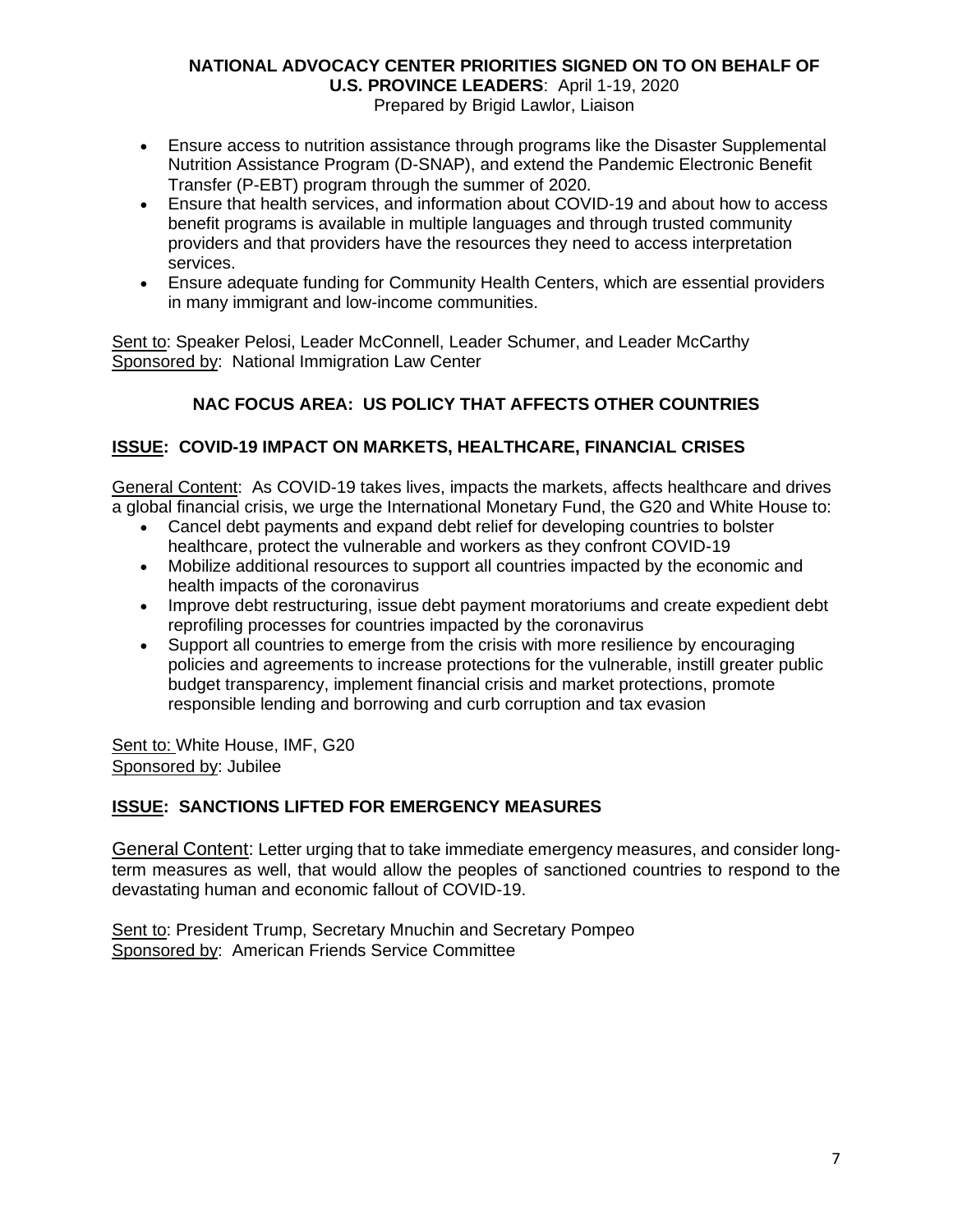**U.S. PROVINCE LEADERS**: April 1-19, 2020 Prepared by Brigid Lawlor, Liaison

## **NAC FOCUS: OTHER RELATED ISSUES AREA: DEFENSE PROCUREMENT ACT**

# **ISSUE: LETTER TO PRESIDENT TRUMP - INVOKE DEFENSE PROCUREMENT ACT**

General Content: Letter urging President Trump to invoke the authority provided by the Defense Production Act (DPA) and to engage in a more comprehensive, systems-wide application of the statute. Using the full force of the DPA to advance the manufacturing of critically needed medical equipment will help to ensure that frontline health care providers are able to provide the care needed by their patients with COVID-19. And it will ensure that those same professionals have the personal protective equipment to keep them safe from the virus, and able to continue treating patients.

Sent to: President Trump Sponsored by: Families USA, Medicaid Coalition

# A**REA: ELECTION PROTECTIONS**

# **ISSUE: ELECTION PROTECTIONS IN COVID-19 PACKAGE**

General Content: Within the COVID 19 context and there is broad agreement that these are the steps needed to ensure a fair election in 2020. Therefore Congress is asked to: 1) Provide a firm \$4B request to include cost estimates to support remaining primary elections, 2) Use Language urging support of USPS as necessary infrastructure for vote by mail, 3) Include additional language re: racial justice implications of voter suppression.

Sent to: Members of Congress Sponsored by: Franciscan Action Network

# **AREA: FAMILY**

# **ISSUE: CHILD CARE AND EARLY LEARNING COALITION LETTER: PHASE IV COVID-19 CONGRESSIONAL STIMULUS**

General Content: With work beginning on the next COVID-19 package already, funding in not sufficient (3.5B) to address the full scope of needs facing families, educators, and providers as a result of this crisis. Therefore, this request is at least \$50 billion in funding dedicated to child care. This funding must allow funding for needs that they identify, including (but not limited to):

- Paying providers to cover ongoing operating costs while they are closed;
- Providing essential duty pay for child care workers in programs that are remaining open during the crisis;
- Providing materials, resources, training and other public health supports regarding health and safety practices;
- Eliminating copayments or tuition for families during this public health and economic crisis while ensuring that providers are still paid;
- Funding and paying substitute educators where needed and available;
- Purchasing materials for providers that cannot afford or find supplies;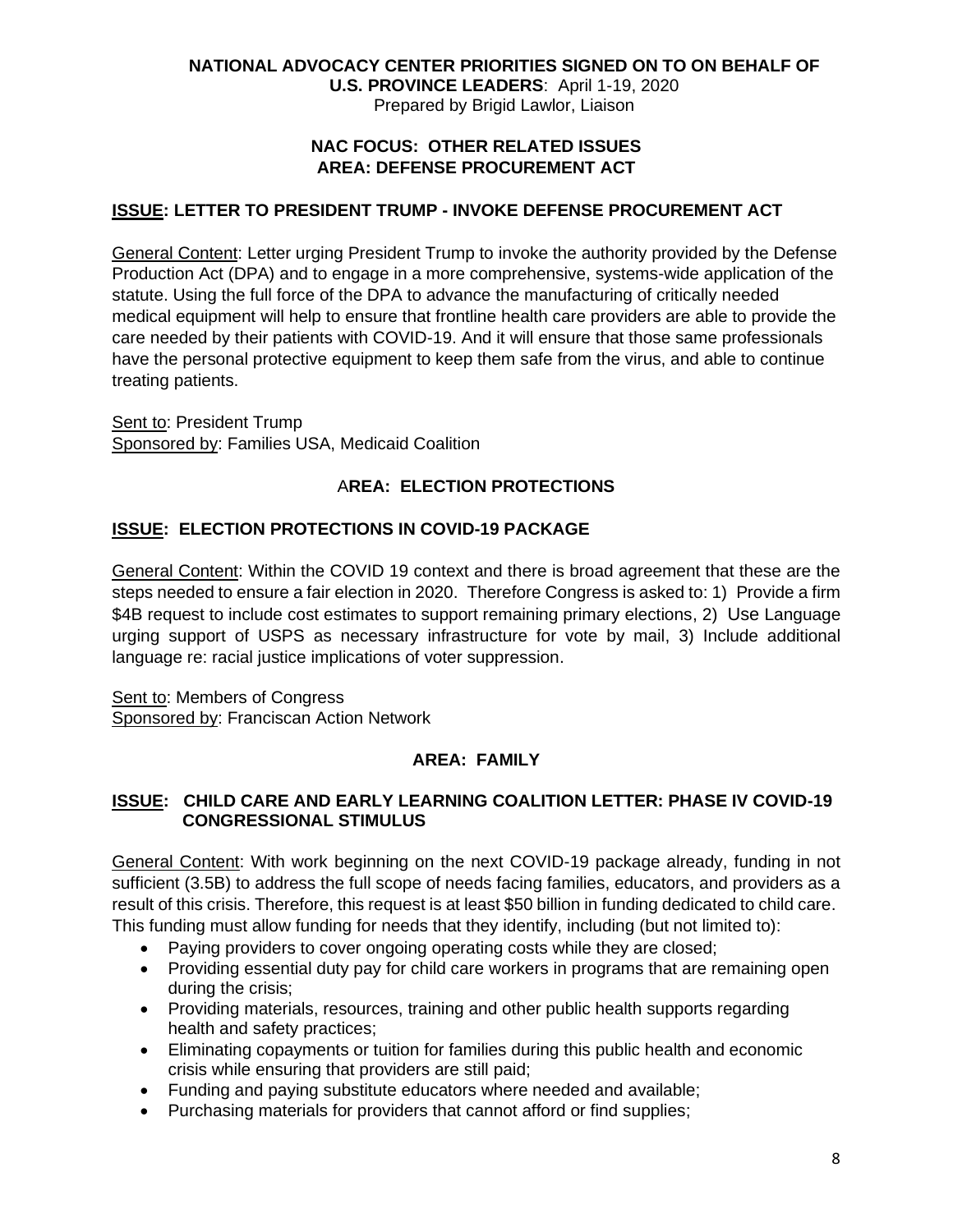Prepared by Brigid Lawlor, Liaison

- Providing virtual learning opportunities when appropriate and mental health supports for families; and
- Support for helping child care providers navigate small business loan application processes.

Sent to: Members of Congress Sponsored by: National Women's Law Center

#### **ISSUE: IMMEDIATE ADJUSTMENTS TO THE JOHN H. CHAFEE FOSTER CARE (CHAFEE) PROGRAM FOR SUCCESSFUL TRANSITION TO ADULTHOOD IN COVID-19 RELIEF BILL PHASE IV**

General Content: Five recommendations to ease the regulatory burden on states and improve synchronization of Chafee with HUD's programs to eliminate the gaps through which youth might fall into homelessness during this unprecedented national crisis:

- $\Box$  Lift the 30% cap on room and board in Chafee
- $\Box$  Extend Chafee eligibility to age 23 nationwide
- □ Include and pass the *Fostering Stable Housing Opportunities Act*
- $\Box$  Synchronize Chafee with HUD's Foster Youth to Independence (FYI) Initiative
- $\Box$  Provide emergency supplemental funding for Chafee for six months

Sent to: Congressional Caucus on Foster Youth Sponsored by: National Center for Housing & Child Welfare

# **ISSUE: COVID – 19 AND THE AGING POPULATION**

General Content: Letter to The Secretary of Health and Human Services urging his Department to fix issues with Medicare and marketplace enrollment that are currently acting as barriers for older adults and people with disabilities to access health care coverage.

Sent to: The Honorable Alex M. Azar II, Secretary of Health and Human Services Sponsored by: Justice in Aging

#### **ISSUE: COMMONSENSE LEGISLATIVE EFFORTS TO EXPAND RECOVERY REBATES TO MIXED STATUS AND OTHER HOUSEHOLDS LEFT OUT BY THE CARES ACT**

General Content: support Rep. Ilhan Omar's legislative proposals to address the eligibility concerns of most mixed status couples and families who will not be receiving relief payments under current statute in Public Law 116-136 (i.e. CARES Act):

1) Congresswoman Omar is leading a letter to Treasury to request improved and streamlined IRS guidance on the current eligibility and delivery methods of relief payments.

2) Congresswoman Omar is introducing a bill to expand the eligibility for such payments to all mixed status couples who file jointly.

Sent to: Rep. Ilhan Omar's office Sponsored by: NETWORK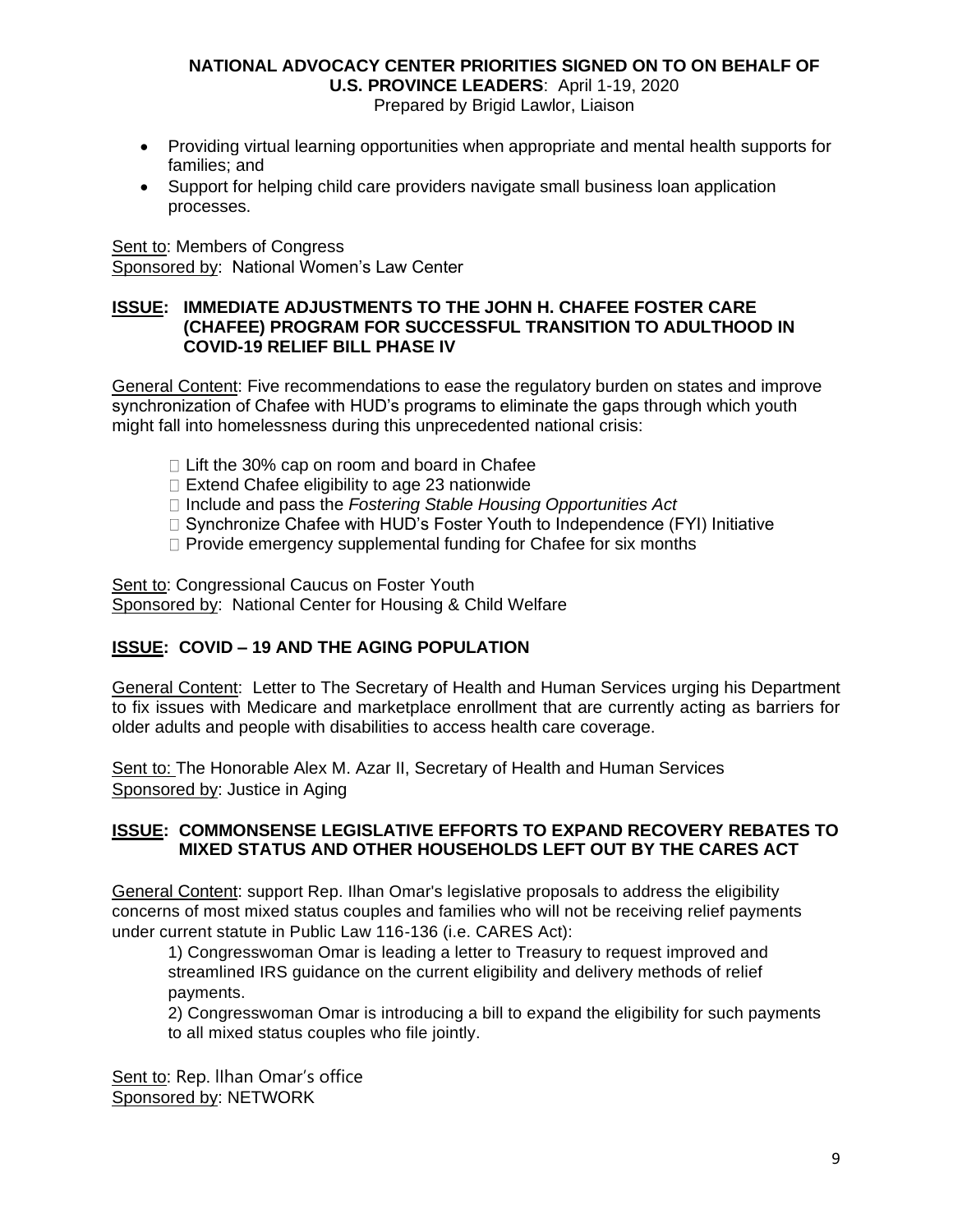#### **NATIONAL ADVOCACY CENTER PRIORITIES SIGNED ON TO ON BEHALF OF U.S. PROVINCE LEADERS**: April 1-19, 2020 Prepared by Brigid Lawlor, Liaison

#### **ISSUE: AUTOMATIC STIMULUS PAYMENTS FOR PEOPLE ON SSI AND CERTAIN VA BENEFITS**

General Content: Letter urging Treasury, SSA, and the VA to automatically issue stimulus payments to SSI and certain VA recipients. Treasury released a web form that allows for some non-filers to submit information to receive their stimulus payments. This is a step in the right direction, but we are extremely concerned that this portal is not accessible to mobile phone users (including those who only access the internet via their phones), does not include solutions for people who do not have bank accounts, and also requires additional steps for low-income beneficiaries who are already in governmental systems that can be used to make automatic payments.

Sent to: Treasury Dept, Social Security Administration and Veterans Administration Sponsored by: ARC

# **AREA: HEALTH**

## **ISSUE: COVID-19 RESPONSE HEALTH PRIORITIES**

General Content: Request to Congress as they address key health policy priorities in the next pandemic response package. To support the health of all families in this country, Congress should advance policies that will:

- Ensure access to affordable health insurance coverage for all.
- Provide states, localities, and tribes with the financial support they need to respond effectively.
- Protect the health and safety of the health care workforce.
- Organize national public health capacity.
- Protect all patients' access to care and prohibit price gouging of health care services.

Sent to: Members of Congress Sponsored by: Families USA

#### **ISSUE:** COVID-19 Response Health and Economic Security Priorities

General Content: Key measures in the health care, employment, and housing and lending areas that Congress needs to include in response efforts. 1) Overarching principles for coronavirus response, 2) Ensuring access to quality health care for all people in America, including targeted relief for those most impacted, 3) Protecting the livelihoods of the most vulnerable working people in our nation). Keeping people in homes, safeguarding their financial health, and protecting people who are homeless, 5) Providing assistance with basic living standards; and 6). Stimulating the economy and investing in our future

#### Sent to: Members of Congress

Sponsored by: The Leadership Conference on Civil and Human Rights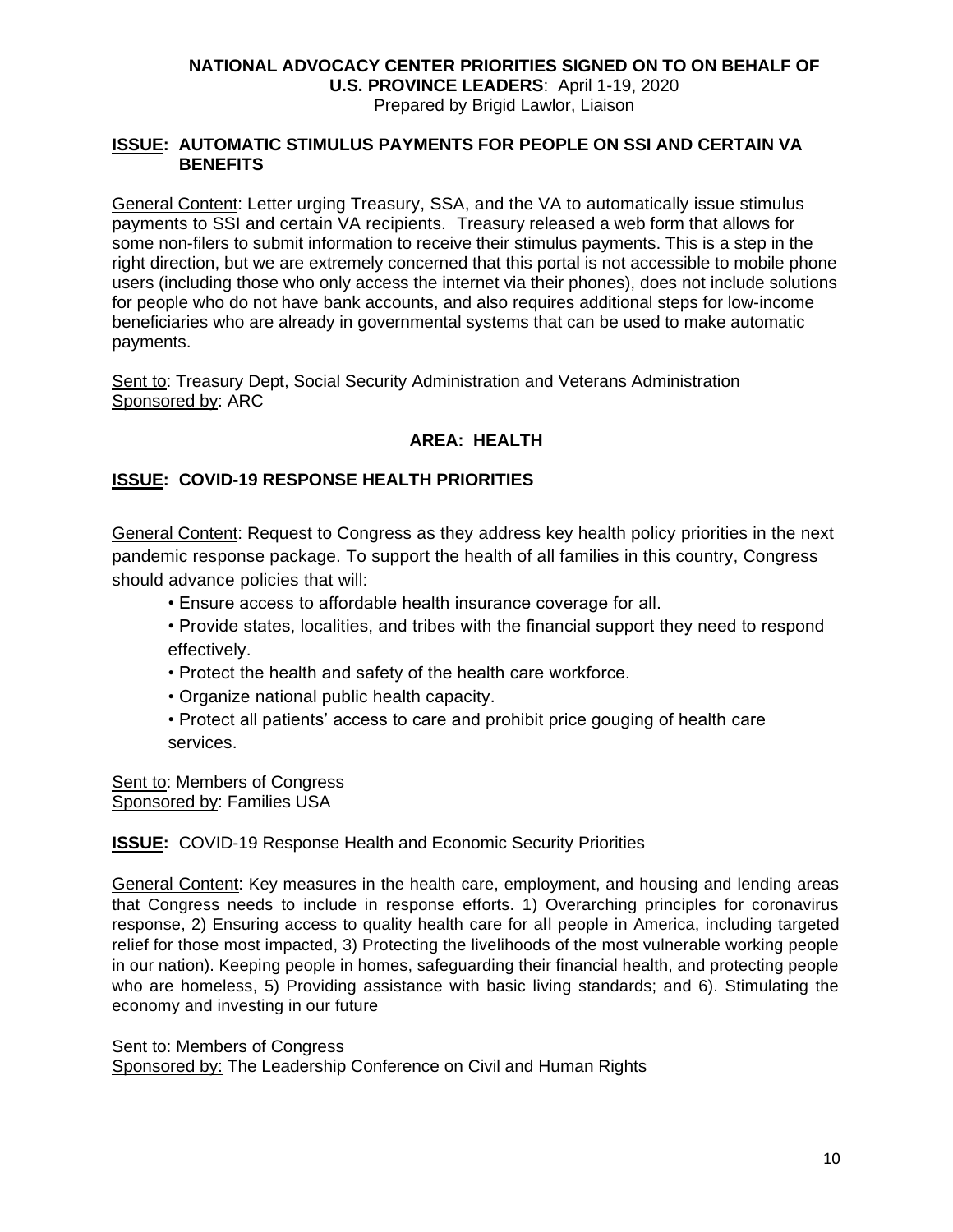**U.S. PROVINCE LEADERS**: April 1-19, 2020

Prepared by Brigid Lawlor, Liaison

# **ISSUE: "PHASE 4" LEGISLATION ACTIONS IN RESPONSE TO COVID-19 PANDEMIC**

General Content: Soon, Congress will return to take action on "phase 4" legislation in response to the COVID-19 pandemic. This letter is a call to ensure that all people in our nation can get the care they need to stay healthy, including increasing Federal Medical Assistance Percentages (FMAP) for states and FMAP incentives for states to expand Medicaid. In addition to Medicaid issues, Congress must:

- Ensure access to affordable health insurance coverage for all.
- Provide states, localities, and tribes with the financial support they need to respond effectively.
- Protect the health and safety of the health care workforce.
- Organize national public health capacity.
- Protect all patients' access to care and prohibit price gouging of health care services.

Sent to: Members of Congress Sponsored by: Families USA

# **AREA: HOUSING**

# **ISSUE: HOUSING & URBAN DEVELOPMENT (HUD) RULEMAKING SUSPENSION**

General Content: Letter asking HUD to suspend all non-emergency rulemaking until after the end of the declared national emergency. The request is for the US to freeze comment periods or suspend the rulemaking process for a specific proposal; this letter builds off those requests and expands the ask to specifically mention several other rules, including mixed status families, Affirmatively Furthering Fair Housing, and Disparate Impact.

Sent to: HUD Officials Sponsored by: The National Low-Income Housing Coalition (NLIHC) and National Women's Law Center (NLWC)

# **ISSUE: LEAD POISONING PREVENTION AND HEALTHY HOMES**

General Content: Request to continue funding in 2021 noting that Congress should protect the most vulnerable citizens, children, and the elderly. Request that COVID-19 not change funding.

- 1) Sent to: Rep. Rosa DeLauro, Chair of the Subcommittee on Labor, Health and Human Service, Education, and Related Agencies Committee on Appropriations U.S. House of Representatives and The Honorable Tom Cole, Ranking Member
- 2) NOTE: Similar letter re: Environmental Protection sent to: Rep Betty McCollum Chair of the Subcommittee on the Interior, Environment, and Related Agencies Committee on Appropriations and Rep. David Joyce Ranking Member
- 3) NOTE: Similar Letter sent to: Rep. David Price, Chai Subcommittee on Transportation, Housing and Urban Development and Related Agencies, Committee on Appropriations and Rep. Mario Diaz-Balart Ranking Member

Sponsored by: National Safe and Healthy Housing Coalition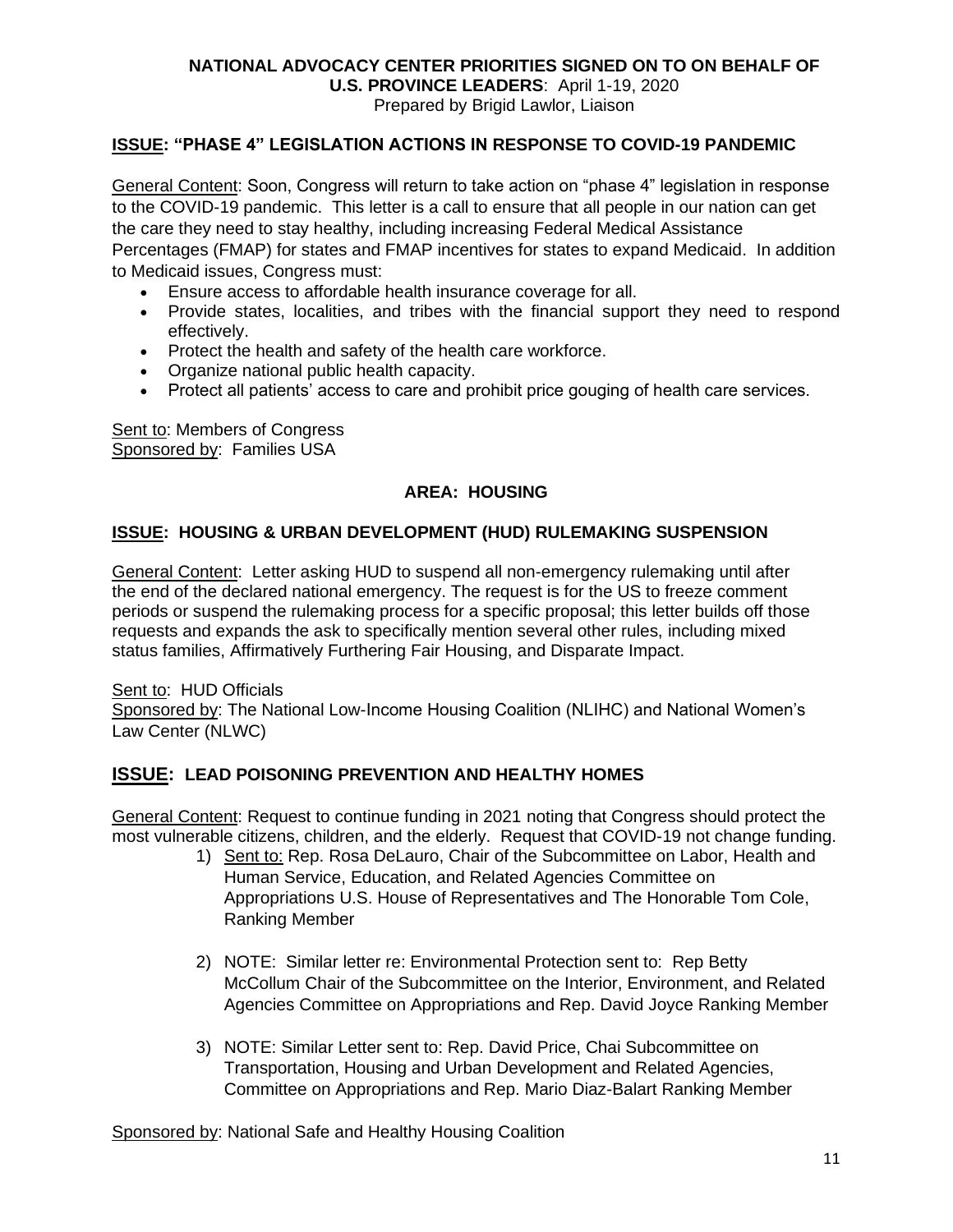**U.S. PROVINCE LEADERS**: April 1-19, 2020 Prepared by Brigid Lawlor, Liaison

# **AREA: INCARCERATION ALTERNATIVE OPTIONS**

## **ISSUE: EMERGENCY COMMUNITY SUPERVISION ACT**

General Content: The Booker/Jeffries [Emergency Community Supervision Act of 2020](https://www.booker.senate.gov/news/press/booker-harris-jeffries-introduce-bill-aimed-at-vulnerable-individuals-behind-bars) seeks home confinement for those vulnerable and detained in BOP. In the light of the corona virus, The Emergency Community Supervision Act of 2020 would immediately place vulnerable individuals – those who are pregnant, those with underlying health issues, and those who are age 50 or older – in community supervision outside of prison, unless they pose a violent threat to the community. The bill also addresses pretrial detention and stops arrests for technical violation. The law would expire 60 days after the epidemic is ended.

Sent to: Members of Congress Sponsored by: College & Community Fellowship

#### **ISSUE: HELP INCARCERATED PEOPLE DURING COVID-19**

General Content: During the COVID-19 pandemic incarcerated and detained individuals are being deprived of family visits across the country in conditions that make them uniquely at risk to contracting COVID-19. The attached sign-on letter is in support of the Media Justice campaign to ask the Federal Communications Commission to:

• Request predatory prison phone companies offer free phone and video calls with no fees to incarcerated and detained individuals immediately for the next 60 days;

• Press the prison phone industry to commit to the Keep Americans Connected Pledge:

• Deny Securus' and all companies' request to stop paying into the Universal Service Fund.

Sent to: Federal Communications Commission Sponsored by: Media Justice

#### **AREA: NONPROFIT ORGANIZATIONS & SOCIAL SERVICE BLOCK GRANTS**

#### **ISSUE: NONPROFIT COMMUNITY LETTER ON REFORMS TO THE CARES ACT**

General Content: Letter from national nonprofits asking Congress to create in the next stimulus bill a **Nonprofit Track** to ensure that charitable nonprofits are supported in their service on the front lines of responding to the COVID-19 crisis.

Sent to: Members of Congress Sponsored by: National Council of Non-profits